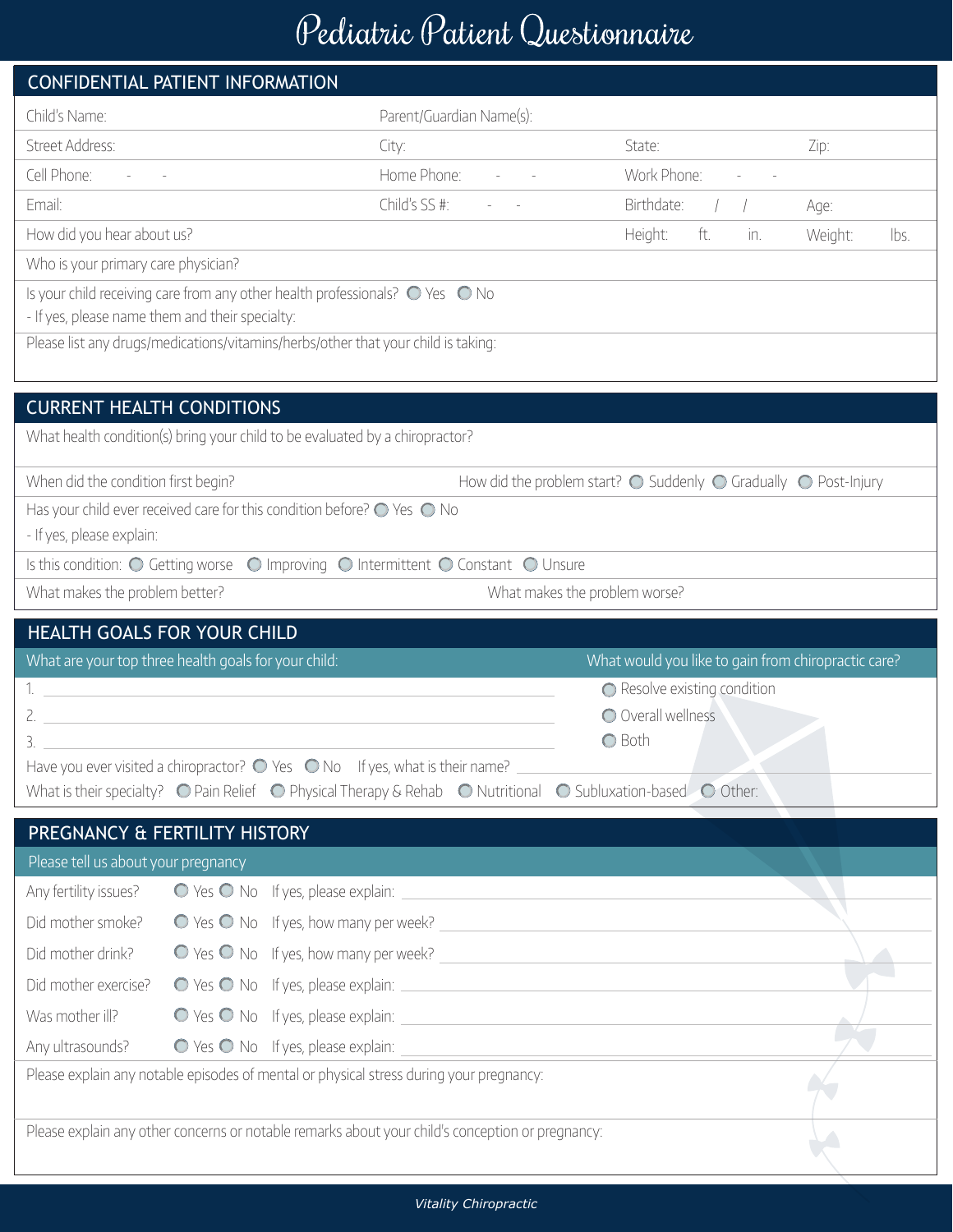| <b>LABOR &amp; DELIVERY HISTORY</b>                                                                                                                                  |  |  |  |  |  |  |  |  |
|----------------------------------------------------------------------------------------------------------------------------------------------------------------------|--|--|--|--|--|--|--|--|
| Child's birth was: $\bigcirc$ Natural vaginal birth $\bigcirc$ Scheduled C-section $\bigcirc$ Emergency C-section<br>At how many week's was your child born?         |  |  |  |  |  |  |  |  |
| Child's birth was: $\bigcirc$ At home $\bigcirc$ At a birthing center $\bigcirc$ At a hospital $\bigcirc$ Other:<br>Doctor/Obstetrician's Name:                      |  |  |  |  |  |  |  |  |
| Please check any applicable interventions or complications:                                                                                                          |  |  |  |  |  |  |  |  |
| ◯ Breech ◯ Induction ◯ Pain meds ◯ Epidural ◯ Episiotomy ◯ Vacuum extraction ◯ Forceps ◯ Other                                                                       |  |  |  |  |  |  |  |  |
| Please describe any other concerns or notable remarks about your child's labor and/or delivery.                                                                      |  |  |  |  |  |  |  |  |
|                                                                                                                                                                      |  |  |  |  |  |  |  |  |
| Child's birth weight:<br>Child's birth height:<br>APGAR score at birth:<br>APGAR score after 5 minutes:<br>lbs.<br>in.<br>OZ.                                        |  |  |  |  |  |  |  |  |
| <b>GROWTH &amp; DEVELOPMENT HISTORY</b>                                                                                                                              |  |  |  |  |  |  |  |  |
| Is/was your child breastfed? $\bigcirc$ Yes $\bigcirc$ No If yes, how long?<br>Difficulty with breastfeeding?<br>$O Yes$ $O No$                                      |  |  |  |  |  |  |  |  |
| Did they ever use formula?<br>$\bigcirc$ Yes $\bigcirc$ No If yes, at what age?<br>If yes, what type?                                                                |  |  |  |  |  |  |  |  |
| Did/does your child ever suffer from colic, reflux, or constipation as an infant? $\bigcirc$ Yes $\bigcirc$ No<br>- If yes, please explain:                          |  |  |  |  |  |  |  |  |
| Did/does your child frequently arch their neck/back, feel stiff, or bang their head? $\bigcirc$ Yes $\bigcirc$ No<br>- If yes, please explain:                       |  |  |  |  |  |  |  |  |
| At what age did the child: Respond to sound: Follow an object: Hold their head up: Vocalize: Teethe:<br>Sit alone: Crawl: Walk: Begin cow's milk: Begin solid foods: |  |  |  |  |  |  |  |  |
| Please list any food intolerance or allergies, and when they began:                                                                                                  |  |  |  |  |  |  |  |  |
|                                                                                                                                                                      |  |  |  |  |  |  |  |  |
| Please list your child's hospitalization and surgical history, including the year:                                                                                   |  |  |  |  |  |  |  |  |
| Please list any major injuries, accidents, falls and/or fractures your child has sustained in his/her lifetime, including the year:                                  |  |  |  |  |  |  |  |  |
| ◯ No ◯ Yes, on a delayed or selective schedule ◯ Yes, on schedule<br>Have you chosen to vaccinate your child?<br>- If yes, please list any vaccination reactions:    |  |  |  |  |  |  |  |  |
| O Yes O No<br>Has your child received any antibiotics?<br>- If yes, how many times and list reason:                                                                  |  |  |  |  |  |  |  |  |
| O Yes ONo<br>Night terrors or difficulty sleeping?<br>If yes, please explain:                                                                                        |  |  |  |  |  |  |  |  |
| Behavioral, social or emotional issues?<br>O Yes ONo<br>If yes, please explain:                                                                                      |  |  |  |  |  |  |  |  |
| How many hours per day does your child typically spend watching a TV, computer, tablet or phone?                                                                     |  |  |  |  |  |  |  |  |
| How would you describe your child's diet? © Mostly whole, organic foods © Pretty average © High amount of processed foods                                            |  |  |  |  |  |  |  |  |
| ACKNOWLEDGEMENT & CONSENT                                                                                                                                            |  |  |  |  |  |  |  |  |
|                                                                                                                                                                      |  |  |  |  |  |  |  |  |

| Patient Signature: |                                                                                                                               | Date: |  |  |
|--------------------|-------------------------------------------------------------------------------------------------------------------------------|-------|--|--|
|                    | Vitality Chiropractic   Dr. Kathleen Delander<br>324 5th Ave N., Bayport, MN   651-342-2199<br>www.VitalityChiropracticMN.com |       |  |  |